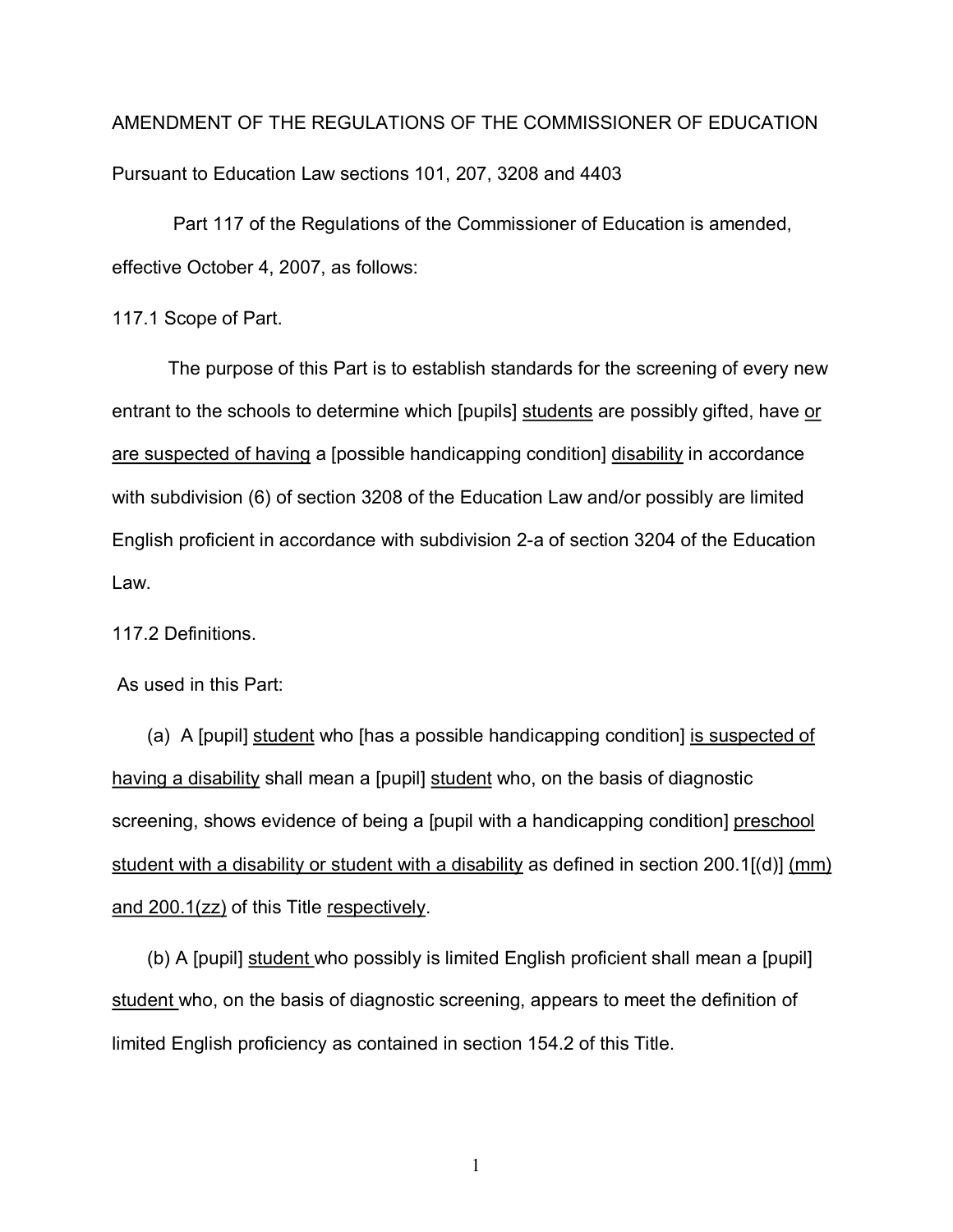(c) A [pupil] student who is possibly gifted shall mean a [pupil] student who, on the basis of diagnostic screening, appears to meet the definition of gifted and talented as contained in section 142.2 of this Title.

(d) New entrant shall mean a [pupil] student entering the New York State public school system, pre-kindergarten through grade 12, for the first time, or reentering a New York State public school with no available record of a prior screening.

 (e) [For purposes of paragraph (a) of subdivision (5) of section 3208 of the Education Law, pupils who score below level two on either the third grade reading or mathematics test for New York State elementary schools and pupils who obtain a comparable percentile score on the Regents Preliminary Competency Test in reading or writing shall mean pupils obtaining scores that have been designated by the commissioner as the scores indicating the need for diagnostic screening.] A student with low test scores shall mean a student who scores below level two on either the third grade English language arts or mathematics assessment for New York State elementary schools. Those [pupils] students exempted from testing as non-Englishspeaking shall be examined in the [pupil's] student's native language through similar procedures, and shall be screened for [possible handicapping conditions] suspected disabilities if resultant scores are comparable to those indicated above.

(f) Diagnostic screening shall mean a preliminary method of distinguishing from the general population those [pupils] students who may possibly be gifted, those [pupils] students who may [possibly have a handicapping condition] be suspected of having a disability and/or those [pupils] students who possibly are limited English proficient.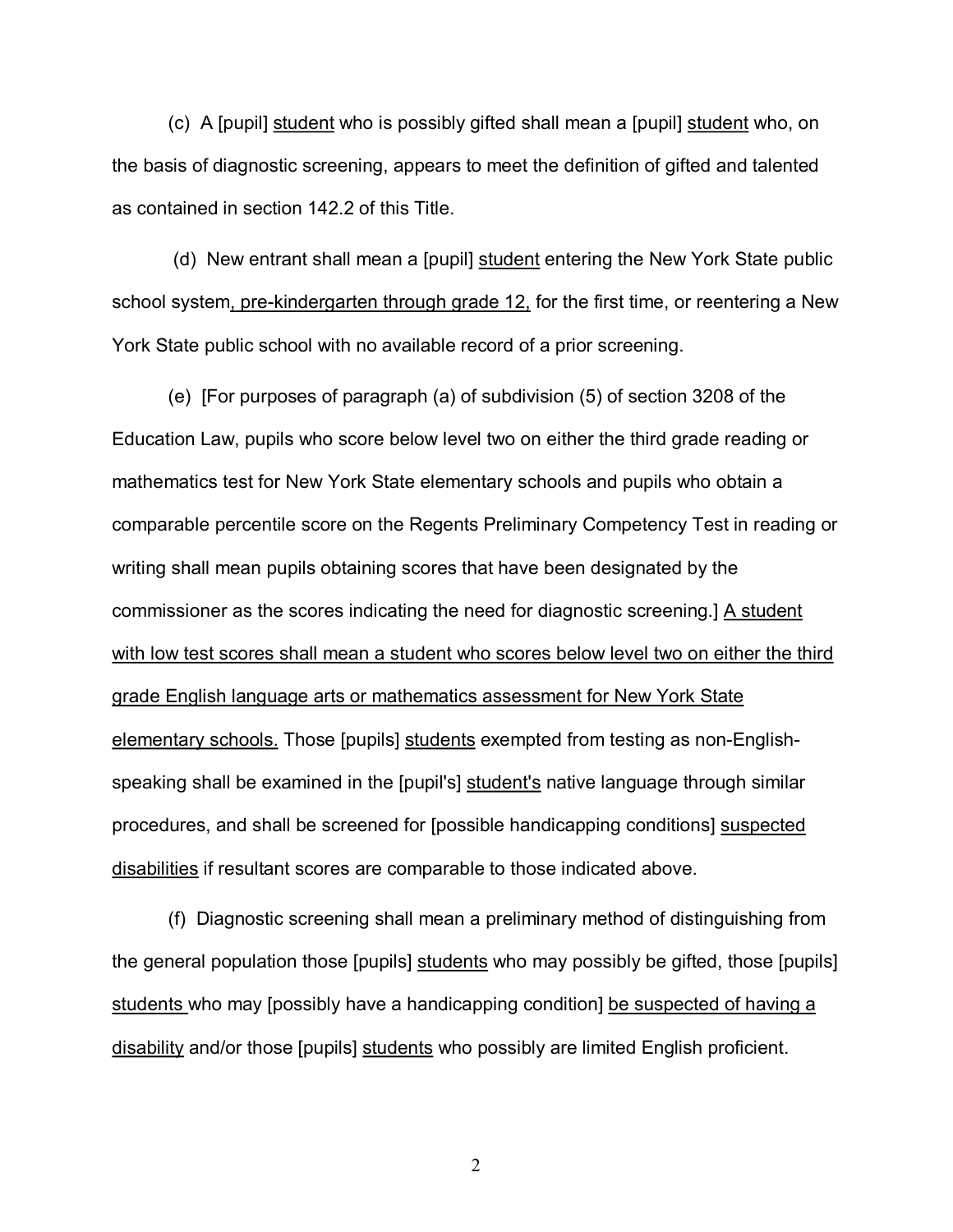(g) Health care provider means a duly licensed physician, physician's assistant, or nurse practitioner.

117.3 Diagnostic Screening.

(a) Each school district shall develop a plan for the diagnostic screening of all new entrants [, pupils who score below level two on either the third grade reading or mathematics test for New York State elementary schools and students who obtain a comparable percentile score on the Regents Preliminary Competency Test, and all such new entrants, pupils and students shall receive such screening] and students with low test scores. All new entrants and students with low test scores shall be screened in accordance with the plan.

(b) Such diagnostic screening shall be conducted:

(1) by persons appropriately trained or qualified;

(2) by persons appropriately trained or qualified in the [pupil's] student's native language if the language of the home is other than English;

 school year, if possible, but no later than December first of the school year of entry, or (3) in the case of new entrants, such screening shall be conducted prior to the within 15 days of transfer of a [pupil] student into a New York State public school should the entry take place after December first of the school year;

(4) in the case of [pupils who score below level two on either the third grade reading or mathematics test for New York State elementary schools, and students who obtain a comparable percentile score on the Regents Preliminary Competency Test,]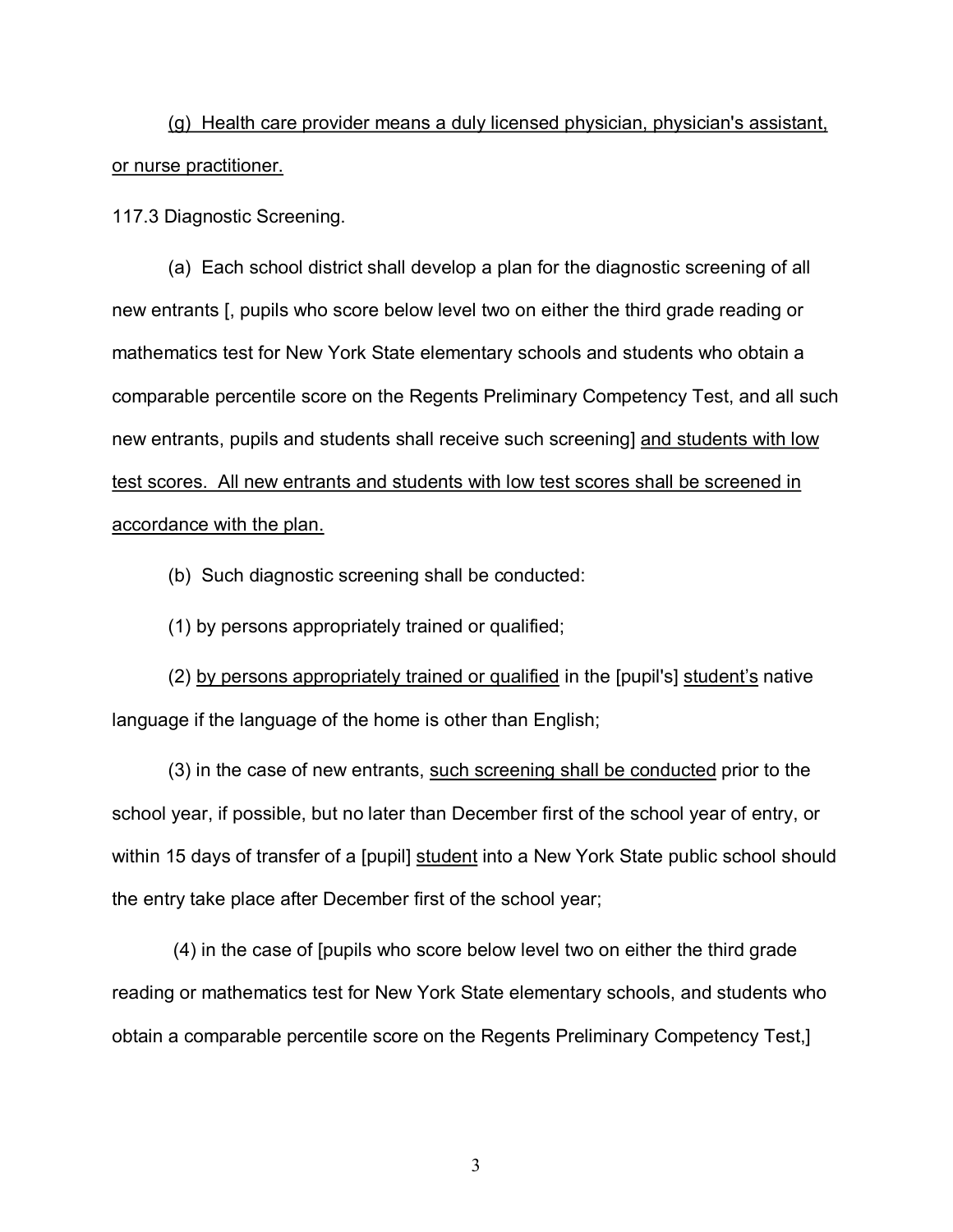students with low test scores, such screening shall be conducted within 30 days of the availability of the test scores.

(c) Diagnostic screening for new entrants shall include, but not be limited to:

(1) a health examination by a [duly licensed physician] health care provider, or evidence of such in the form of a health certificate, in accordance with sections 903, 904 and 905 of the Education Law;

(2) certificates of immunization or referral for immunization in accordance with section 2164 of the Public Health Law;

(3) [a determination of receptive and expressive language development, motor development, articulation skills and cognitive development; ] vision, hearing and scoliosis screenings as required by section 136.3 of this Title;

(4) a determination of development in oral expression, listening comprehension, written expression, basic reading skills and reading fluency and comprehension, mathematical calculation and problem solving, motor development, articulation skills, and cognitive development using recognized and validated screening tools; and

(5) a determination [that] whether the [pupil] student is of foreign birth or ancestry and comes from a home where a language other than English is spoken as determined by the results of a home language questionnaire and an informal interview in English and the native language.

(d) Diagnostic screening for students with low test scores shall include, but not be limited to: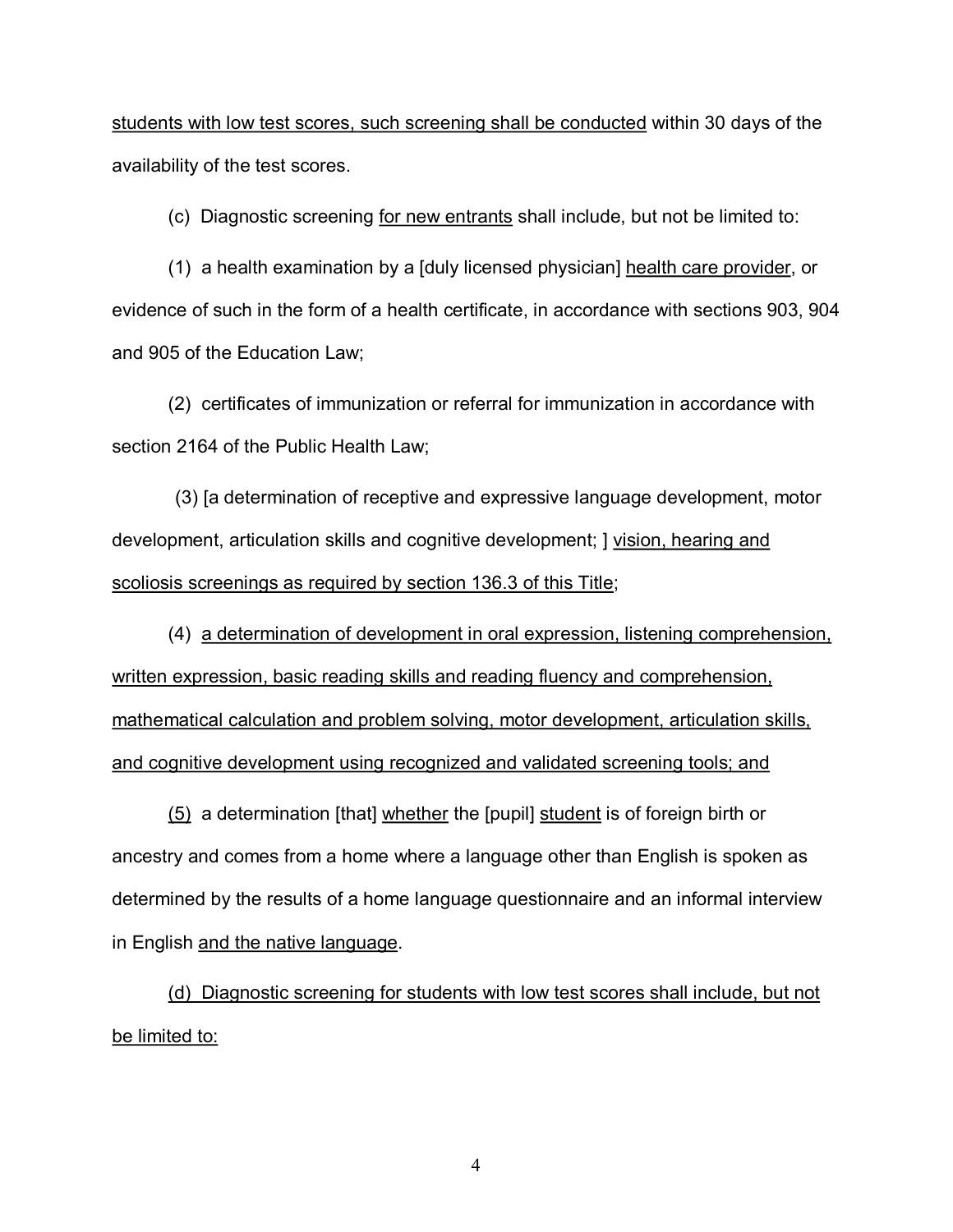(1) vision and hearing screenings to determine whether a vision or hearing impairment is impacting the student's ability to learn; and

(2) a review of the instructional programs in reading and mathematics to ensure that explicit and research validated instruction is being provided in reading and mathematics.

(i) Students with low test scores shall be monitored periodically through screenings and on-going assessments of the student's reading and mathematic abilities and skills. If the student is determined to be making sub-standard progress in such areas of study, instruction shall be provided that is tailored to meet the student's individual needs with increasingly intensive levels of targeted intervention and instruction.

(ii) School districts shall provide written notification to parents when a student requires an intervention beyond which is provided to the general education classroom. Such notification shall include: information about the performance data that will be collected and the general education services that will be provided; strategies for increasing the student's rate of learning; and the parents' right to request an evaluation by the Committee on Special Education to determine whether the student has a disability.

 school district staff. Such report shall include a description of diagnostic screening [(d)] (e) The results of the diagnostic screening shall be reviewed and a written report of each [pupil] student screened shall be prepared by appropriately qualified devices used, the [pupil's] student's performance on those devices and, if required, the appropriate referral.